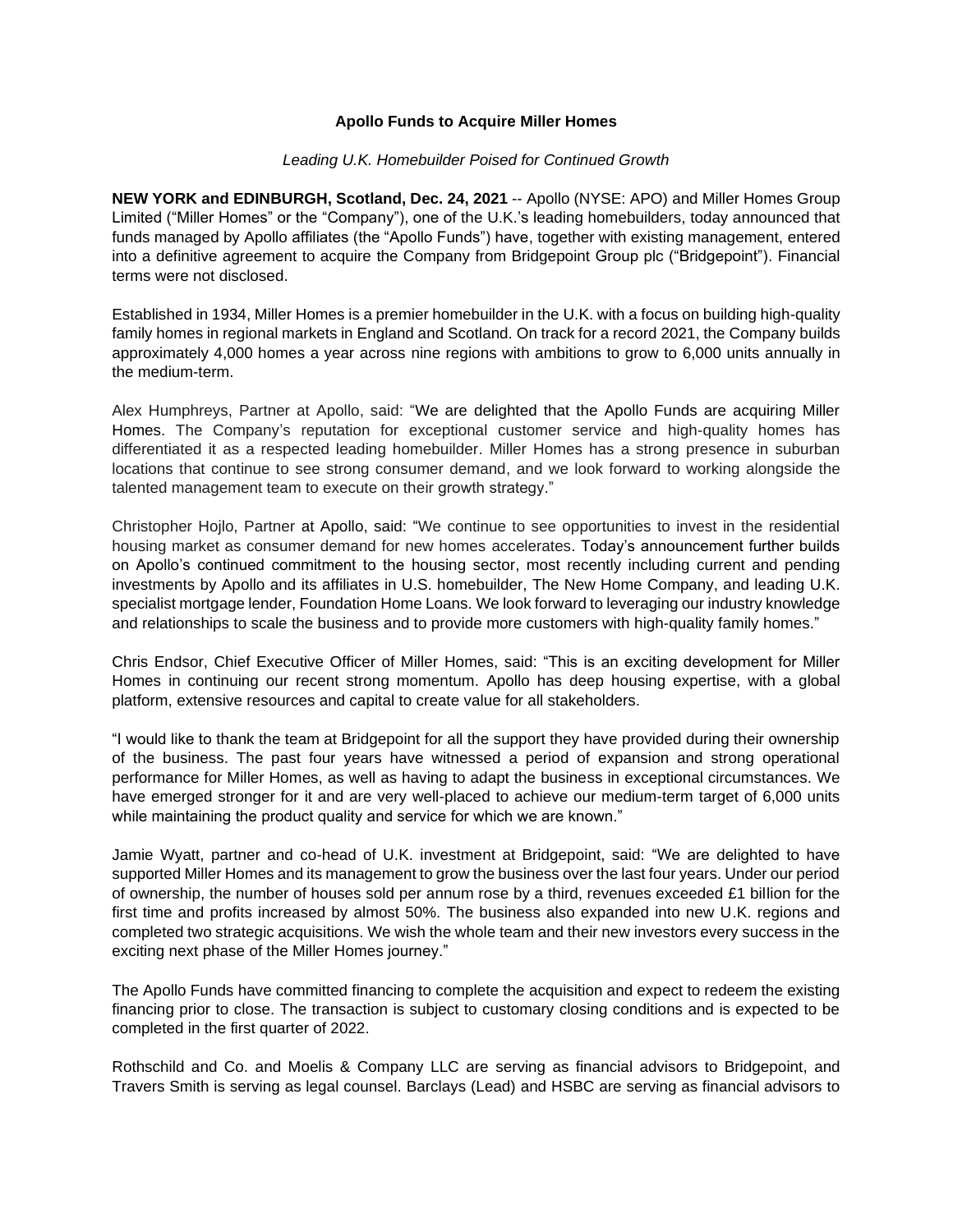Apollo, and Sidley Austin LLP is serving as legal counsel. Miller Homes received legal advice from DLA Piper.

### **About Apollo**

Apollo is a high-growth, global alternative asset manager. We seek to provide our clients excess return at every point along the risk-reward spectrum from investment grade to private equity with a focus on three business strategies: yield, hybrid and opportunistic. Through our investment activity across our fully integrated platform, we serve the retirement income and financial return needs of our clients, and we offer innovative capital solutions to businesses. Our patient, creative, knowledgeable approach to investing aligns our clients, businesses we invest in, our employees and the communities we impact, to expand opportunity and achieve positive outcomes. As of September 30, 2021, Apollo had approximately \$481 billion assets under management. To learn more, visit [www.apollo.com.](http://www.apollo.com/)

### **About Miller Homes**

For over 85 years, Miller Homes has established a reputation for building outstanding quality family homes and providing forward thinking customer service. The company is committed to building homes safely, in a way which is considerate to the environment. The company has achieved 5-star status in the HBF National New Home Customer Satisfaction Survey for nine of the last 10 years. Further information is available by visiting [www.millerhomes.co.uk.](http://www.millerhomes.co.uk/)

## **About Bridgepoint**

Bridgepoint Group plc is the world's leading quoted private assets growth investor focused on the middlemarket with over €30 billion AUM and a local presence in the U.S., Europe and China. We specialize in private equity and private credit and invest internationally in six principal sectors – business services, consumer, financial services, healthcare, advanced industrials and technology. For more information visit [www.bridgepoint.eu.](https://www.bridgepoint.eu/)

### **Contacts**

# **Apollo**

For Investors: Noah Gunn Global Head of Investor Relations Apollo Global Management, Inc. (212) 822-0540 [IR@apollo.com](mailto:IR@apollo.com)

For Media: Joanna Rose Global Head of Corporate Communications Apollo Global Management, Inc. (212) 822-0491 [Communications@apollo.com](mailto:Communications@apollo.com)

**Miller Homes** TB Cardew [Miller@tbcardew.com](mailto:Miller@tbcardew.com) Ed Orlebar - +44 7738 724630 Shan Shan Willenbrock - +44 7775 848537

### **Bridgepoint**